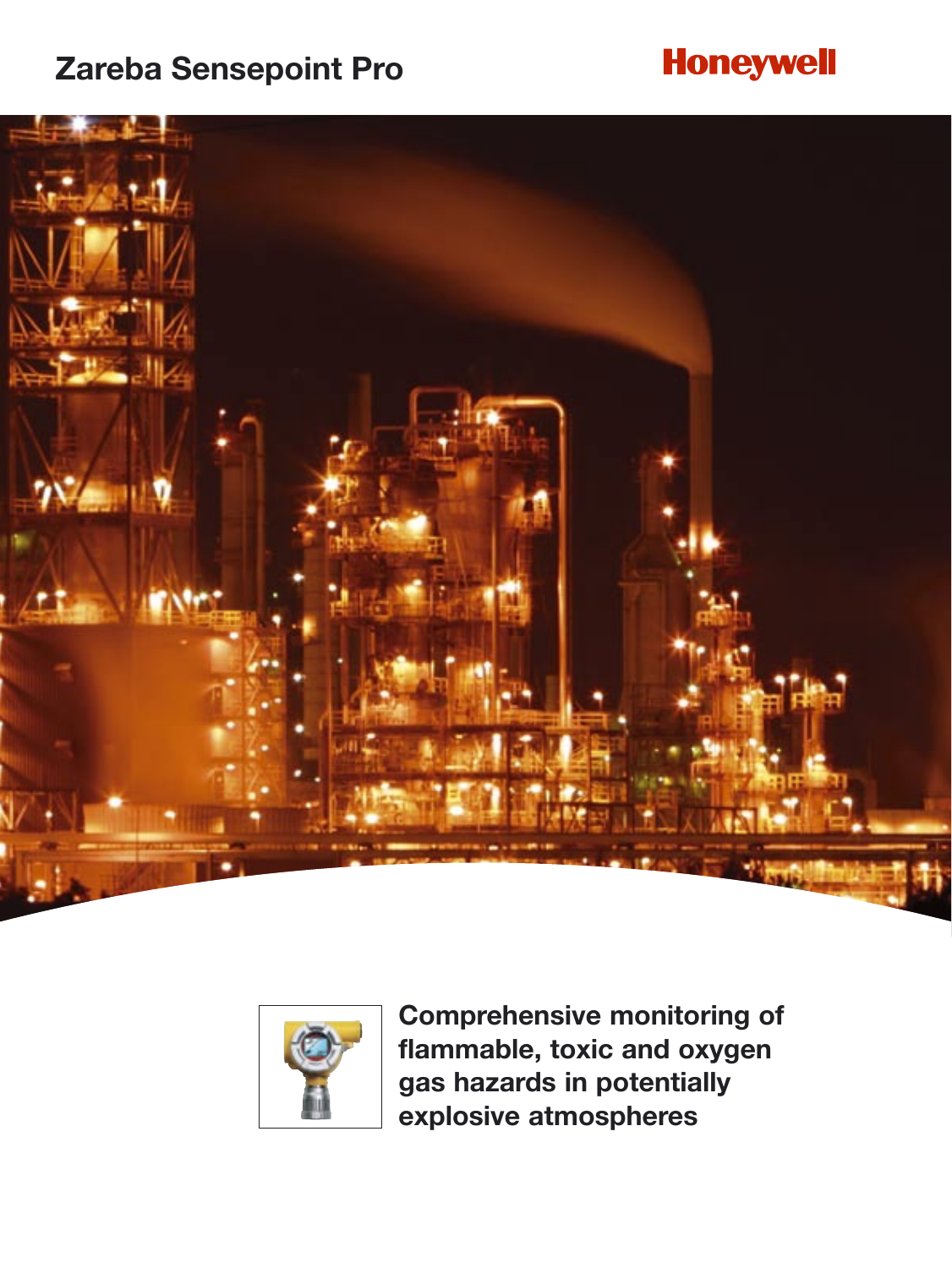## **Sensepoint Pro**



#### **One-Stop Shop**

- Flammable, toxic and oxygen versions available
- Suitable for indoor or outdoor use
- IP65asstandard

#### **Proven Sensor Technology**

- Surecell™ electrochemical sensors
- Poison resistant catalytic bead
- Fast and reliable
- Typical 2 to 5 years operational life

#### **GlobalCertifications\***

- US, Canada and Europe
- Compliant with UL, CSA and ATEX standards
- Includes hazardous area AND performance approval

#### **Convenient to Use**

- Backlit LCD for dark environments
- Fully configurable via IR remote control
- 4-20mA and relay operation
- Auto-inhibit during maintenance

#### **Cost Effective**

- Minimal training required
- Non-intrusive, one-man operation
- Plug-in sensor replacement
- All necessary accessories included

#### **Friendly Installation**

- Universal mounting bracket
- 3/4" NPT and M20 entries included as standard
- Suitable for conduit or SWA cable/ glands installations

#### **Range of Accessories**

- Flow adaptor
- Duct mounting kit
- Collecting cone

\*Pending - Contact Honeywell Analytics for more information



**The Sensepoint Pro provides comprehensive monitoring of flammable, toxic and oxygen gas hazards in potentially explosive atmospheres, both in and out of doors. Users can modify detector operation using the remote control provided without ever needing to open the unit. This enables one man, non-intrusive, operation and reduces routine maintenance time and costs.**

> All detectors are supplied pre-configured and include two programmable alarm relays as well as an industry standard 4-20mA output. The scale, range, calibration, relay operation and alarm set points of the detector may all be adjusted via the transmitters' backlit LCD and an intrinsically safe remote control that is also suitable for use in potentially explosive atmospheres. Outputs are automatically inhibited during adjustment thereby reducing the risk of false alarm at the control panel during maintenance.

> Sensepoint Pro is supplied with all necessary accessories for easy installation. The detector can be mounted on a wall or round support pole using the universal bracket provided. The detector is ideal for use with either conduit or steel wire armored cable and glands. A 3/4"NPT entry and M20 adaptor are included as standard. A weatherproof cap is also included for use in the harshest outdoor conditions.

Overall, the Sensepoint Pro ensures easy installation and the fastest routine operation by removing the need for hot work permits in hazardous areas. Using an easy to replace plug-in sensor, downtime is also reduced and on-going costs are minimized through the use of poison resistant flammable sensors and patented Surecell™ toxic sensor technology.

Sensepoint Pro meets the more demanding user requirements but assures you of the most cost effective solution to your gas detection needs in the long run.

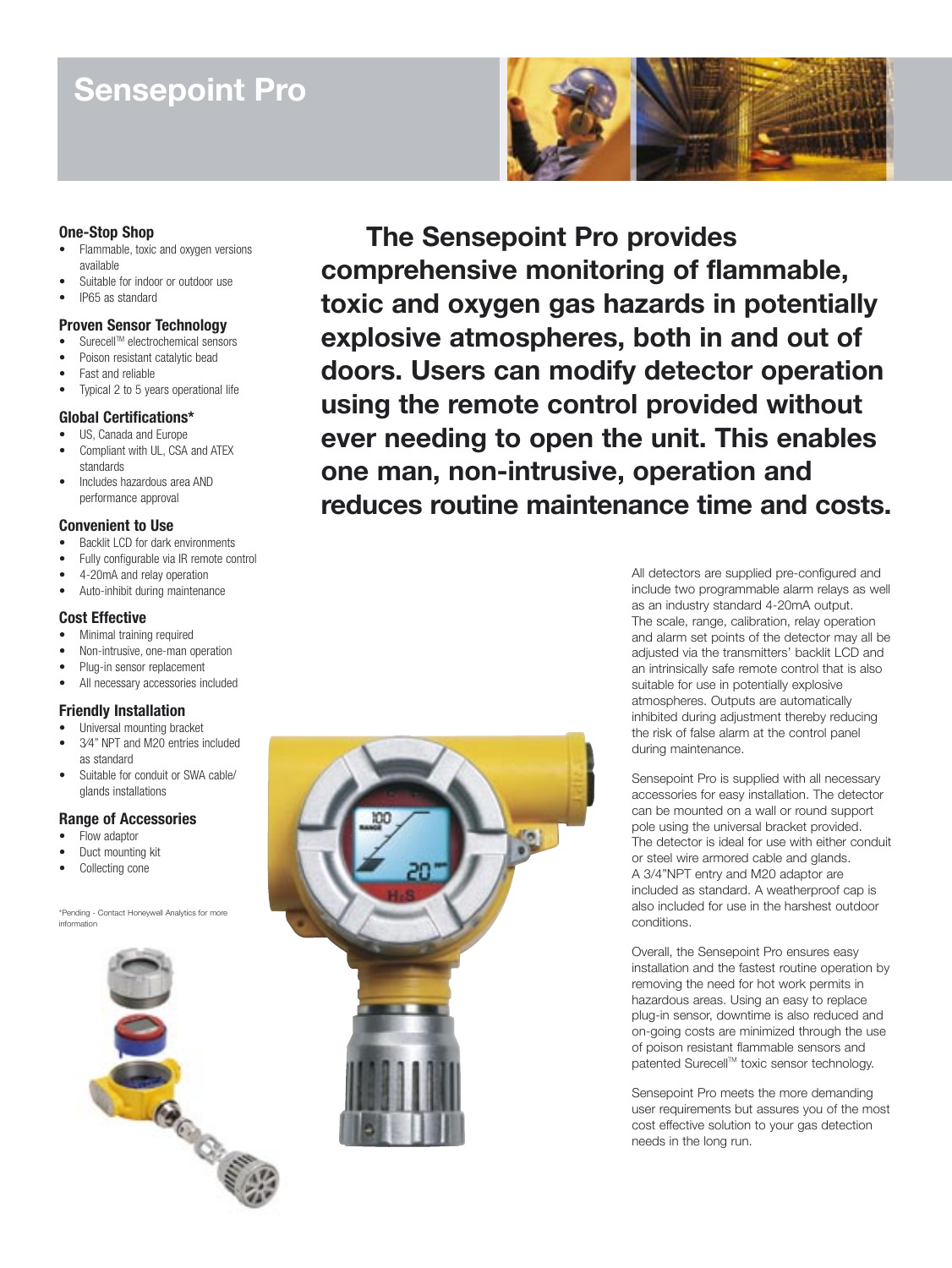## **Installation Details**



#### **Installation Details**





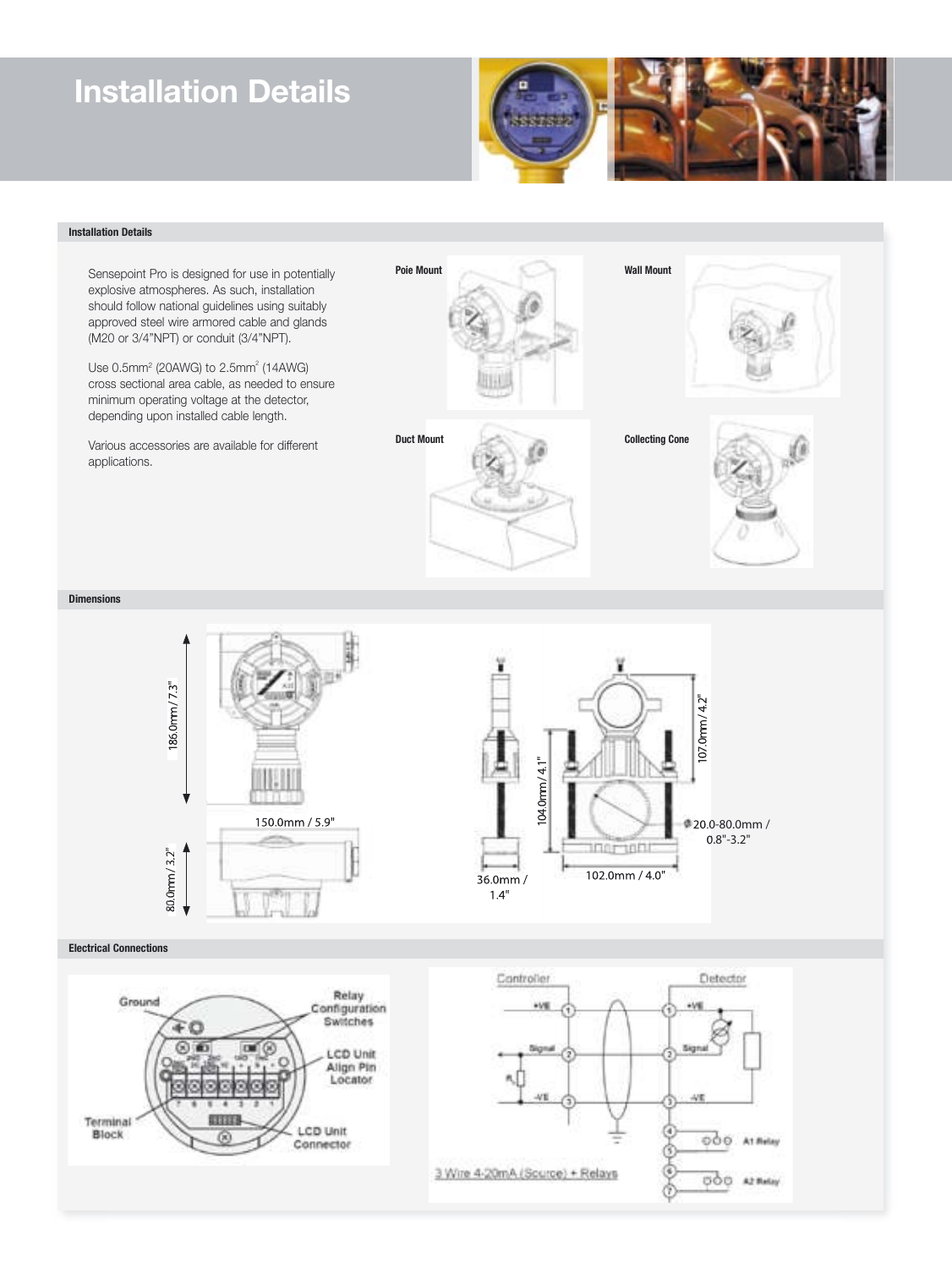## **Technical Summary**





#### **General Specification**

**Use** 3 wire, 4-20mA, fixed point gas detector with built in alarm relays for the protection of personnel and plant from flammable, toxic and oxygen gas hazards. Incorporating transmitter with local display and fully configurable via remote handheld control

#### **Detectable Gases**

| Gas                         |                               | <b>Measuring Range</b> |                |             | <b>Operating Temperature*</b>    |              |
|-----------------------------|-------------------------------|------------------------|----------------|-------------|----------------------------------|--------------|
| Ident                       | <b>Name</b>                   | $1^{\sharp}$           | $\overline{2}$ | 3           | Min                              | Max          |
| F                           | Flammable                     | $0-100%$ IFI           |                |             | $-20^{\circ}$ C / $-4^{\circ}$ F | 50°C / 122°F |
| $\mathbf{0}$                | Oxygen                        | $0 - 25%$ VOI          |                |             | $-15^{\circ}$ C / $5^{\circ}$ F  | 40°C / 104°F |
| C                           | Carbon Monoxide <sup>+</sup>  | $0-200$ ppm            | $0-500$ ppm    |             | $-20^{\circ}$ C / $-4^{\circ}$ F | 50°C / 122°F |
| Н                           | Hydrogen Sulfide <sup>+</sup> | $0-50$ ppm             | $0-20$ ppm     | $0-100$ ppm | $-20^{\circ}$ C / $-4^{\circ}$ F | 50°C / 122°F |
| G                           | Hydrogen                      | $0-1000$ ppm           |                |             | $-5^{\circ}$ C / 23 $^{\circ}$ F | 40°C / 104°F |
| Surecell™ Sensor Technology |                               | #Standard range        |                |             | *Check certified temperature     |              |





| <b>Electrical</b>                   |                                                                                                                                                                                                                                                                     |  |  |  |  |
|-------------------------------------|---------------------------------------------------------------------------------------------------------------------------------------------------------------------------------------------------------------------------------------------------------------------|--|--|--|--|
| General                             | 3 wire connection, 12-30Vdc, 4-20mA (source), common 0Vdc<br>7 x screw terminals for 0.5mm <sup>2</sup> (20AWG) to 2.5mm <sup>2</sup> (14AWG) wire<br>Maximum operating current: 300mA (flammable), 150mA (toxic and oxygen)<br>Maximum peak in rush current: 600mA |  |  |  |  |
| <b>Signal</b>                       | 22mA<br>Maximum over range<br>$4-20mA$<br>Normal operation: 0-100% full scale<br>2mA or 4mA<br>Output inhibited (2mA or 17.4mA for oxygen)<br>0 <sub>m</sub> A<br>Fault                                                                                             |  |  |  |  |
| <b>Alarm Relays</b>                 | 2 x 3A@240Vac alarm relays<br>User configurable alarm trip point, normally energized/de-energized operation<br>Link selectable output as NO or NC                                                                                                                   |  |  |  |  |
|                                     |                                                                                                                                                                                                                                                                     |  |  |  |  |
| <b>Construction</b>                 |                                                                                                                                                                                                                                                                     |  |  |  |  |
| <b>Material</b>                     | Main body: Powder coated aluminum (ADC12)<br>Sensor: 316 stainless steel<br>Weatherproof cap: Aluminum, 316 stainless steel mesh                                                                                                                                    |  |  |  |  |
| Weight                              | 1450g                                                                                                                                                                                                                                                               |  |  |  |  |
| <b>Certification</b><br><b>ATEX</b> | <b>Sensepoint Pro</b><br><b>Sensepoint Pro Remote Control ZHC1</b><br>Ex II 2G EEx d IIC T4<br>Ex II 2G EEx ib IIC T4<br>$(T_{amb} = -20^{\circ}C$ to $+50^{\circ}C$ / -4°F to $+122^{\circ}F$ )<br>(T <sub>amb</sub> = -20°C to +50°C / -4°F to +122°F)            |  |  |  |  |
| UL                                  | Class 1, Div 1, Groups B, C, D<br>Class 1, Div 1, Groups A, B, C, D<br>$(T_{amb} = -20^{\circ}C \text{ to } +50^{\circ}C / -4^{\circ}F \text{ to } +122^{\circ}F)$<br>$(T_{amb} = -20^{\circ}C$ to $+50^{\circ}C$ / -4°F to $+122^{\circ}F$ )                       |  |  |  |  |
| <b>Applicable Standards</b>         | North America: UL1203<br>Europe: CE, ATEX, EMC (EN50270)<br>Contact Honeywell Analytics for latest information                                                                                                                                                      |  |  |  |  |
|                                     |                                                                                                                                                                                                                                                                     |  |  |  |  |
| <b>Environmental</b>                |                                                                                                                                                                                                                                                                     |  |  |  |  |
| <b>IP Rating</b>                    | IP65 as standard in accordance with EN60529:1992                                                                                                                                                                                                                    |  |  |  |  |
| <b>Operating Temperature</b>        | Dependent upon gas type and certification                                                                                                                                                                                                                           |  |  |  |  |
| <b>Operating Humidity Range</b>     | Continuous: 20-90%RH (non condensing), Intermittent: 10-99%RH (non condensing)                                                                                                                                                                                      |  |  |  |  |
| <b>Operating Pressure</b>           | 90-110kPa                                                                                                                                                                                                                                                           |  |  |  |  |
| <b>Storage Conditions</b>           | Instrument -40°C to +50°C (-40°F to +122°F)                                                                                                                                                                                                                         |  |  |  |  |

\* Oxygen detection products must only be used to detect oxygen depletion in air.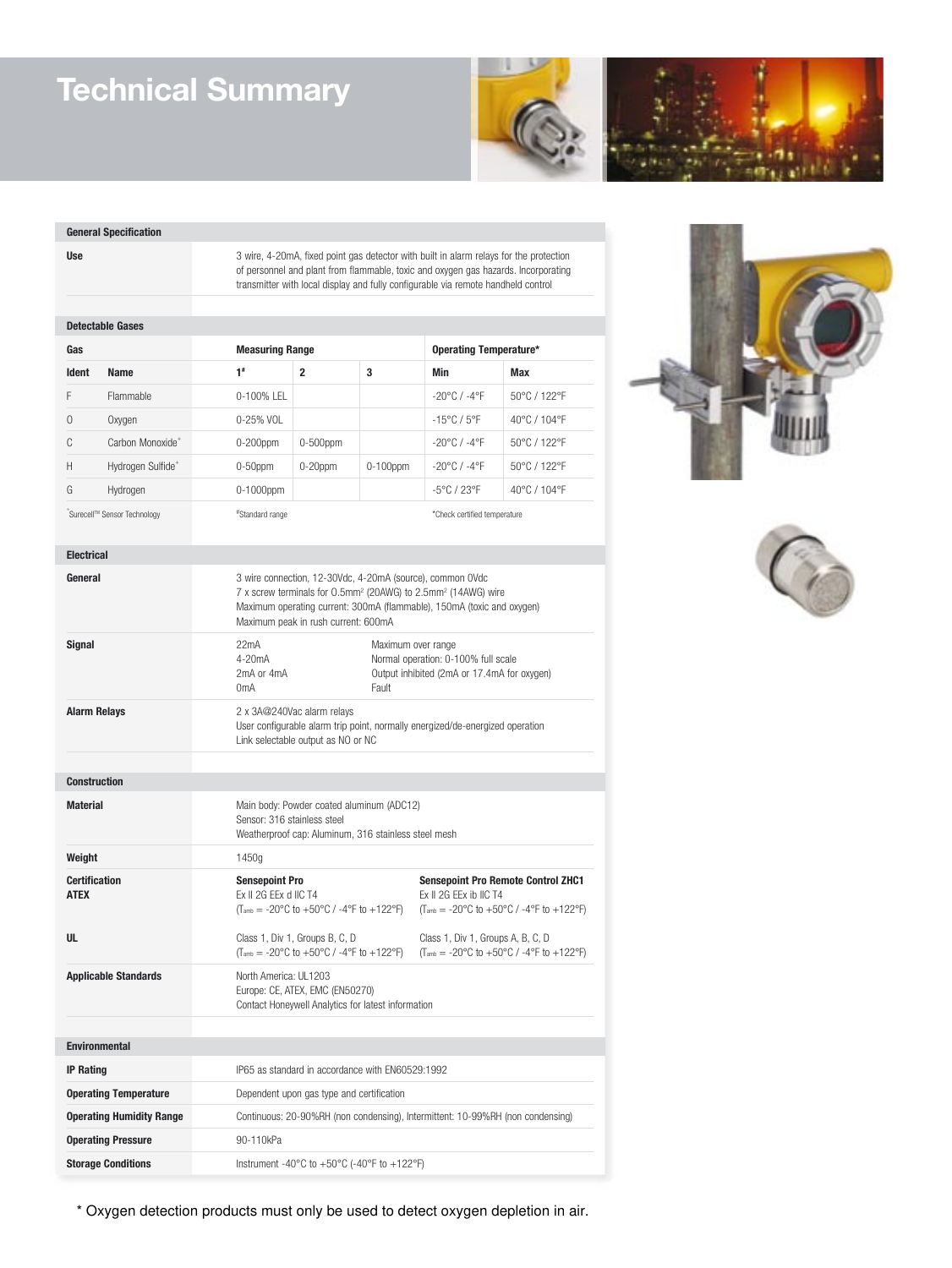# **Ordering Information**



| <b>Ordering Information</b>  |                                                                                                                                                                                                                                                                          |                              |  |  |  |  |  |
|------------------------------|--------------------------------------------------------------------------------------------------------------------------------------------------------------------------------------------------------------------------------------------------------------------------|------------------------------|--|--|--|--|--|
| e.g. SP PR UXF               | $=$ SPPRUXF1                                                                                                                                                                                                                                                             |                              |  |  |  |  |  |
| <b>STANDARDS</b>             | <b>RANGE</b>                                                                                                                                                                                                                                                             | <b>GAS TYPE</b>              |  |  |  |  |  |
| USA (UL)<br>U                | $1 -$ Refer to                                                                                                                                                                                                                                                           | Flammable<br>F               |  |  |  |  |  |
| Europe (ATEX)<br>A           | $\overline{2}$<br><b>Detectable Gases</b>                                                                                                                                                                                                                                | Oxygen<br>0                  |  |  |  |  |  |
|                              | $\overline{3}$ =<br><b>Table Above</b>                                                                                                                                                                                                                                   | Carbon Monoxide<br>c         |  |  |  |  |  |
|                              |                                                                                                                                                                                                                                                                          | <b>Hydrogen Sulfide</b><br>н |  |  |  |  |  |
|                              |                                                                                                                                                                                                                                                                          | G<br>Hydrogen                |  |  |  |  |  |
|                              |                                                                                                                                                                                                                                                                          |                              |  |  |  |  |  |
| <b>Standard Supply</b>       |                                                                                                                                                                                                                                                                          |                              |  |  |  |  |  |
|                              | Each detector is supplied complete with IS remote control, 3/4"NPT entry, 3/4"NPT to M20<br>adaptor, wall mounting bracket, pole mounting bracket, weatherproof cap, necessary Allen<br>keys and instruction manual all sealed in a plastic bag inside a shipping carton |                              |  |  |  |  |  |
| <b>Shipping Details</b>      |                                                                                                                                                                                                                                                                          |                              |  |  |  |  |  |
|                              | Shipping carton dimensions: L312mm (12.3") x W223mm (8.8") x D110mm (4.3")<br>Approximate weight: 1.5Kg (3.3llbs)                                                                                                                                                        |                              |  |  |  |  |  |
|                              |                                                                                                                                                                                                                                                                          |                              |  |  |  |  |  |
| <b>Optional Accessories</b>  |                                                                                                                                                                                                                                                                          |                              |  |  |  |  |  |
|                              | SPPPCC Collecting cone<br>SPPPCAL Flow adaptor<br>SPPPDM Duct mounting kit                                                                                                                                                                                               |                              |  |  |  |  |  |
|                              |                                                                                                                                                                                                                                                                          |                              |  |  |  |  |  |
| <b>Calibration Equipment</b> |                                                                                                                                                                                                                                                                          |                              |  |  |  |  |  |
|                              | Contact Honeywell Analytics Representative                                                                                                                                                                                                                               |                              |  |  |  |  |  |